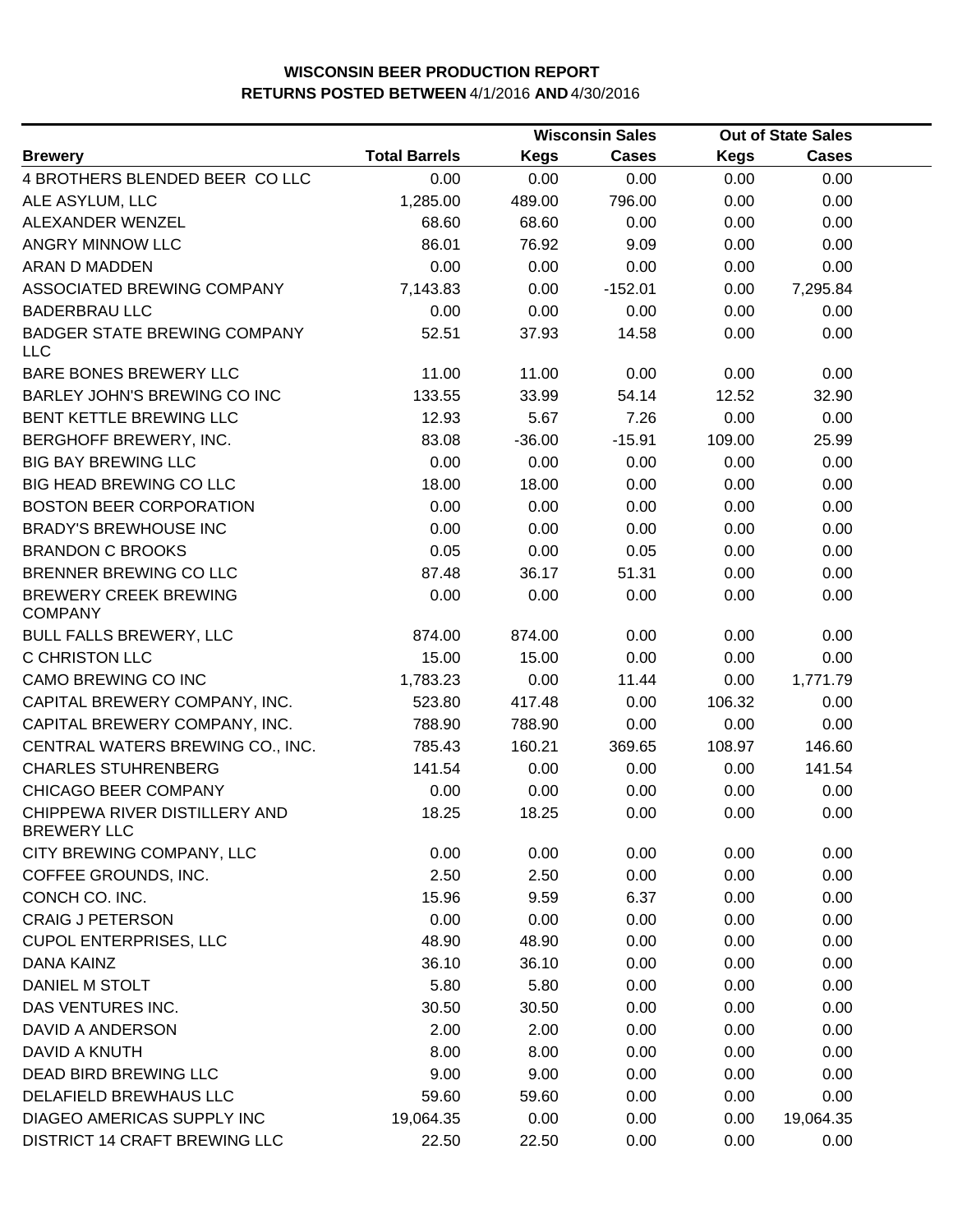|                                                         |                      |             | <b>Wisconsin Sales</b> |          | <b>Out of State Sales</b> |  |
|---------------------------------------------------------|----------------------|-------------|------------------------|----------|---------------------------|--|
| <b>Brewery</b>                                          | <b>Total Barrels</b> | <b>Kegs</b> | <b>Cases</b>           | Kegs     | <b>Cases</b>              |  |
| DJ FEDDERLY MANAGEMENT<br><b>CONSULTANT LLC</b>         | 2.33                 | 2.33        | 0.00                   | 0.00     | 0.00                      |  |
| DOOR COUNTY BREWING CO LLC                              | 308.00               | 308.00      | 0.00                   | 0.00     | 0.00                      |  |
| DOOR COUNTY BREWING CO LLC                              | 7.00                 | 7.00        | 0.00                   | 0.00     | 0.00                      |  |
| DRIFTLESS BREWING COMPANY LLC                           | 7.00                 | 7.00        | 0.00                   | 0.00     | 0.00                      |  |
| EDWARD & PARRY, LLC                                     | 13.81                | 13.81       | 0.00                   | 0.00     | 0.00                      |  |
| <b>ESSER DISTRIBUTING CO INC</b>                        | 0.00                 | 0.00        | 0.00                   | 0.00     | 0.00                      |  |
| FK&P, LLC                                               | 0.00                 | 0.00        | 0.00                   | 0.00     | 0.00                      |  |
| <b>FERMENTORIUM BEVERAGE</b><br><b>COMPANY LLC</b>      | 4.67                 | 4.67        | 0.00                   | 0.00     | 0.00                      |  |
| FIVE STAR BREWING CO INC.                               | 1,170.61             | 0.00        | 13.20                  | 0.00     | 1,157.41                  |  |
| FOX RIVER BREWING COMPANY II, LLC                       | 141.85               | 141.85      | 0.00                   | 0.00     | 0.00                      |  |
| FOX RIVER BREWING COMPANY, LLC                          | 150.27               | 150.27      | 0.00                   | 0.00     | 0.00                      |  |
| FRANKENMUTH BREWING COMPANY                             | 99.86                | 0.00        | 0.00                   | 0.00     | 99.86                     |  |
| <b>FRESAR INC</b>                                       | 0.00                 | 0.00        | 0.00                   | 0.00     | 0.00                      |  |
| <b>FULTON LLC</b>                                       | 30.89                | 9.25        | 21.64                  | 0.00     | 0.00                      |  |
| GD3 LLC                                                 | 243.30               | 243.30      | 0.00                   | 0.00     | 0.00                      |  |
| GD4, LLC                                                | 75.50                | 75.50       | 0.00                   | 0.00     | 0.00                      |  |
| <b>GEORGE BREGAR</b>                                    | 19.50                | 19.50       | 0.00                   | 0.00     | 0.00                      |  |
| <b>GRANITE CITY RESTAURANT</b><br><b>OPERATIONS INC</b> | 37.90                | 37.90       | 0.00                   | 0.00     | 0.00                      |  |
| <b>GRANT PAULY</b>                                      | 225.58               | 115.85      | 71.78                  | 18.33    | 19.62                     |  |
| <b>GRAY BREWING CO.</b>                                 | 169.23               | 116.33      | 46.45                  | 0.50     | 5.95                      |  |
| <b>GREEN BAY BREWING COMPANY</b>                        | 294.44               | 143.95      | 88.67                  | 35.84    | 25.98                     |  |
| <b>GREENVIEW BREWING LLC</b>                            | 12.03                | 7.62        | 4.41                   | 0.00     | 0.00                      |  |
| <b>GUY R LILJA</b>                                      | 0.00                 | 0.00        | 0.00                   | 0.00     | 0.00                      |  |
| <b>GWBC LLC</b>                                         | 0.00                 | 0.00        | 0.00                   | 0.00     | 0.00                      |  |
| HILLSBORO BREWING COMPANY LLC                           | 11.83                | 11.83       | 0.00                   | 0.00     | 0.00                      |  |
| HOOPS OF DANE COUNTY, INC.                              | 0.00                 | 0.00        | 0.00                   | 0.00     | 0.00                      |  |
| HOOPS OF DANE COUNTY, INC.                              | 0.00                 | 0.00        | 0.00                   | 0.00     | 0.00                      |  |
| HOOPS OF DANE COUNTY, INC.                              | 0.00                 | 0.00        | 0.00                   | 0.00     | 0.00                      |  |
| HOOPS OF DANE COUNTY, INC.                              | 0.00                 | 0.00        | 0.00                   | 0.00     | 0.00                      |  |
| HOP HAUS BREWING COMPANY LLC                            | 17.00                | 17.00       | 0.00                   | 0.00     | 0.00                      |  |
| HORNELL BREWING CO INC                                  | 3,449.66             | 0.00        | 70.90                  | 0.00     | 3,378.76                  |  |
| HORNY GOAT BREWING CO.                                  | 0.00                 | 0.00        | 0.00                   | 0.00     | 0.00                      |  |
| HOUSE OF BREWS LLC                                      | 150.09               | 113.12      | 36.97                  | 0.00     | 0.00                      |  |
| <b>ISAAC SHOWAKI</b>                                    | 379.20               | 119.81      | 259.39                 | 0.00     | 0.00                      |  |
| JACOB LEINENKUGEL BREWING CO.,<br><b>LLC</b>            | 17,335.19            | 818.75      | 4,219.69               | 1,790.25 | 10,506.50                 |  |
| <b>JEAN M LANE</b>                                      | 21.48                | 21.48       | 0.00                   | 0.00     | 0.00                      |  |
| <b>JOHN JAGEMANN</b>                                    | 8.00                 | 0.00        | 8.00                   | 0.00     | 0.00                      |  |
| KARBEN4 BREWING LLC                                     | 844.38               | 401.50      | 442.88                 | 0.00     | 0.00                      |  |
| KATCHEVER & CO LLC                                      | 541.09               | 337.17      | 203.92                 | 0.00     | 0.00                      |  |
| <b>KUL BREWING LLC</b>                                  | 603.19               | 26.50       | 576.69                 | 0.00     | 0.00                      |  |
| <b>LACROSSE BREWING LLC</b>                             | 1,663.43             | 18.00       | 731.52                 | 0.00     | 913.91                    |  |
| LAKEFRONT BREWERY, INC.                                 | 0.00                 | 0.00        | 0.00                   | 0.00     | 0.00                      |  |
| LAKEFRONT BREWERY, INC.                                 | 3,862.41             | 1,722.47    | 1,378.83               | 133.51   | 627.60                    |  |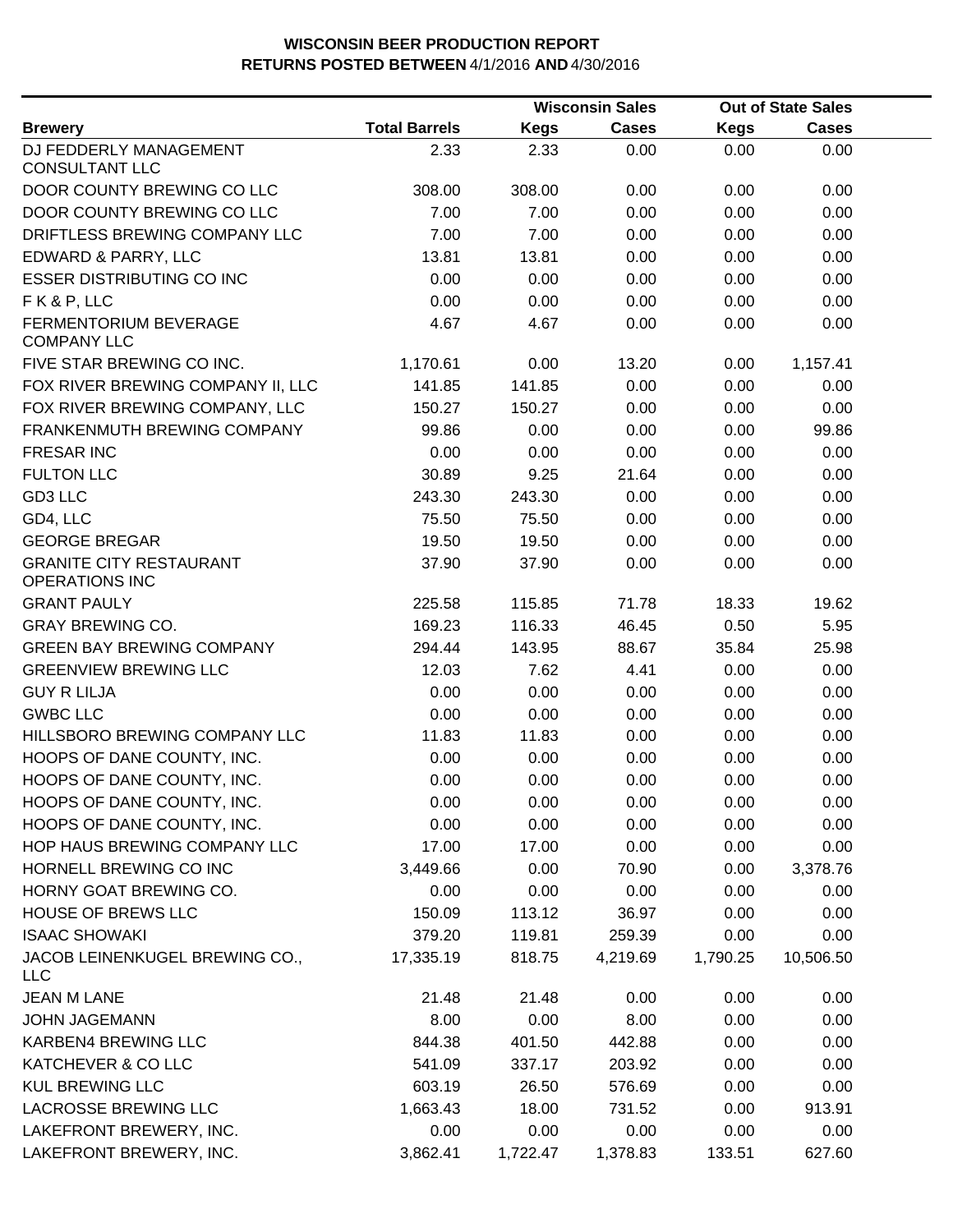|                                             |                      |             | <b>Wisconsin Sales</b> |             | <b>Out of State Sales</b> |  |
|---------------------------------------------|----------------------|-------------|------------------------|-------------|---------------------------|--|
| <b>Brewery</b>                              | <b>Total Barrels</b> | <b>Kegs</b> | <b>Cases</b>           | <b>Kegs</b> | <b>Cases</b>              |  |
| LAKEWALK BREWERY AND CAFE<br><b>COMPANY</b> | 49.50                | 49.50       | 0.00                   | 0.00        | 0.00                      |  |
| LAZY MONK BREWING LLC                       | 57.58                | 42.23       | 15.35                  | 0.00        | 0.00                      |  |
| LEACH GOLF PROPERTIES, INC.                 | 0.00                 | 0.00        | 0.00                   | 0.00        | 0.00                      |  |
| LEE BURGESS                                 | 0.00                 | 0.00        | 0.00                   | 0.00        | 0.00                      |  |
| <b>LESLIE ERB</b>                           | 3.00                 | 3.00        | 0.00                   | 0.00        | 0.00                      |  |
| LHM BREW PUB, LLC                           | 21.41                | 21.41       | 0.00                   | 0.00        | 0.00                      |  |
| LUCETTE BREWING COMPANY LLC                 | 202.73               | 87.50       | 49.78                  | 37.00       | 28.45                     |  |
| MARK ANTHONY BREWING INC                    | 43,202.71            | 0.00        | 2,178.62               | 0.00        | 41,024.09                 |  |
| <b>MARK RIGGLE</b>                          | 0.42                 | 0.42        | 0.00                   | 0.00        | 0.00                      |  |
| <b>MATTHEW J GEARY</b>                      | 21.48                | 19.22       | 2.26                   | 0.00        | 0.00                      |  |
| MILLER BREWING INTERNATIONAL,<br>INC.       | 0.00                 | 0.00        | 0.00                   | 0.00        | 0.00                      |  |
| MILLERCOORS LLC                             | 3.34                 | 0.00        | 0.00                   | 0.00        | 3.34                      |  |
| MILLERCOORS LLC                             | 593,120.84           | 17,018.57   | 129,659.38             | 46,399.79   | 400,043.10                |  |
| MILWAUKEE BREWING COMPANY                   | 852.63               | 280.60      | 571.03                 | 1.00        | 0.00                      |  |
| MILWAUKEE BREWING COMPANY                   | 30.00                | 30.00       | 0.00                   | 0.00        | 0.00                      |  |
| MINOCQUA BREWING CO INC                     | 34.00                | 34.00       | 0.00                   | 0.00        | 0.00                      |  |
| MOBCRAFT BEER INC                           | 11.67                | 2.75        | 8.92                   | 0.00        | 0.00                      |  |
| MOOSEJAW PIZZA & BREWING CO LLC             | 131.10               | 110.27      | 20.83                  | 0.00        | 0.00                      |  |
| MOUNTAIN CREST SRL LLC                      | 6,862.32             | 22.00       | 871.75                 | 50.75       | 5,917.82                  |  |
| NEW GLARUS BREWING COMPANY                  | 13,098.93            | 4,118.75    | 8,980.18               | 0.00        | 0.00                      |  |
| NEW GLARUS BREWING COMPANY                  | 320.45               | 90.96       | 229.49                 | 0.00        | 0.00                      |  |
| NEXT DOOR BREWING LLC                       | 66.92                | 0.00        | 66.92                  | 0.00        | 0.00                      |  |
| NEXT DOOR BREWING LLC                       | 18.15                | 18.15       | 0.00                   | 0.00        | 0.00                      |  |
| NORTHWOODS BREWING CORP LLC                 | 70.00                | 70.00       | 0.00                   | 0.00        | 0.00                      |  |
| O'SO BREWING COMPANY                        | 483.63               | 190.00      | 293.63                 | 0.00        | 0.00                      |  |
| OLD ABE BREWING LLC                         | 0.00                 | 0.00        | 0.00                   | 0.00        | 0.00                      |  |
| <b>OLIPHANT BREWING LLC</b>                 | 38.85                | 38.85       | 0.00                   | 0.00        | 0.00                      |  |
| PABST BREWING COMPANY                       | 0.00                 | 0.00        | 0.00                   | 0.00        | 0.00                      |  |
| PABST BREWING COMPANY                       | 0.00                 | 0.00        | 0.00                   | 0.00        | 0.00                      |  |
| PARCHED EAGLE BREWPUB LLC                   | 17.53                | 17.53       | 0.00                   | 0.00        | 0.00                      |  |
| PATRICK MC INTOSH                           | 31.38                | 6.07        | 14.38                  | 10.93       | 0.00                      |  |
| PETER H GENTRY                              | 7.00                 | 7.00        | 0.00                   | 0.00        | 0.00                      |  |
| PETER H GENTRY                              | 37.56                | 37.56       | 0.00                   | 0.00        | 0.00                      |  |
| PETER PETERSON                              | 10.00                | 10.00       | 0.00                   | 0.00        | 0.00                      |  |
| PHUSION PROJECTS LLC                        | 32,768.76            | 0.00        | 806.69                 | 0.00        | 31,962.07                 |  |
| PITCHFORK BREWING LLC                       | 25.74                | 25.74       | 0.00                   | 0.00        | 0.00                      |  |
| PLYMOUTH BREWING COMPANY LLC                | 11.31                | 11.31       | 0.00                   | 0.00        | 0.00                      |  |
| PORT HURON BREWING COMPANY,<br><b>LLC</b>   | 22.08                | 8.00        | 14.08                  | 0.00        | 0.00                      |  |
| POTOSI BREWING COMPANY                      | 901.10               | 154.30      | 544.60                 | 66.70       | 135.50                    |  |
| POTOSI BREWING COMPANY                      | 46.20                | 44.70       | 0.00                   | 1.50        | 0.00                      |  |
| RAIL HOUSE PROPERTIES LLC                   | 29.00                | 0.00        | 29.00                  | 0.00        | 0.00                      |  |
| RAISED GRAIN BREWING COMPANY<br><b>LLC</b>  | 40.22                | 40.22       | 0.00                   | 0.00        | 0.00                      |  |
| RANDOLPH OSKEY                              | 13.23                | 13.23       | 0.00                   | 0.00        | 0.00                      |  |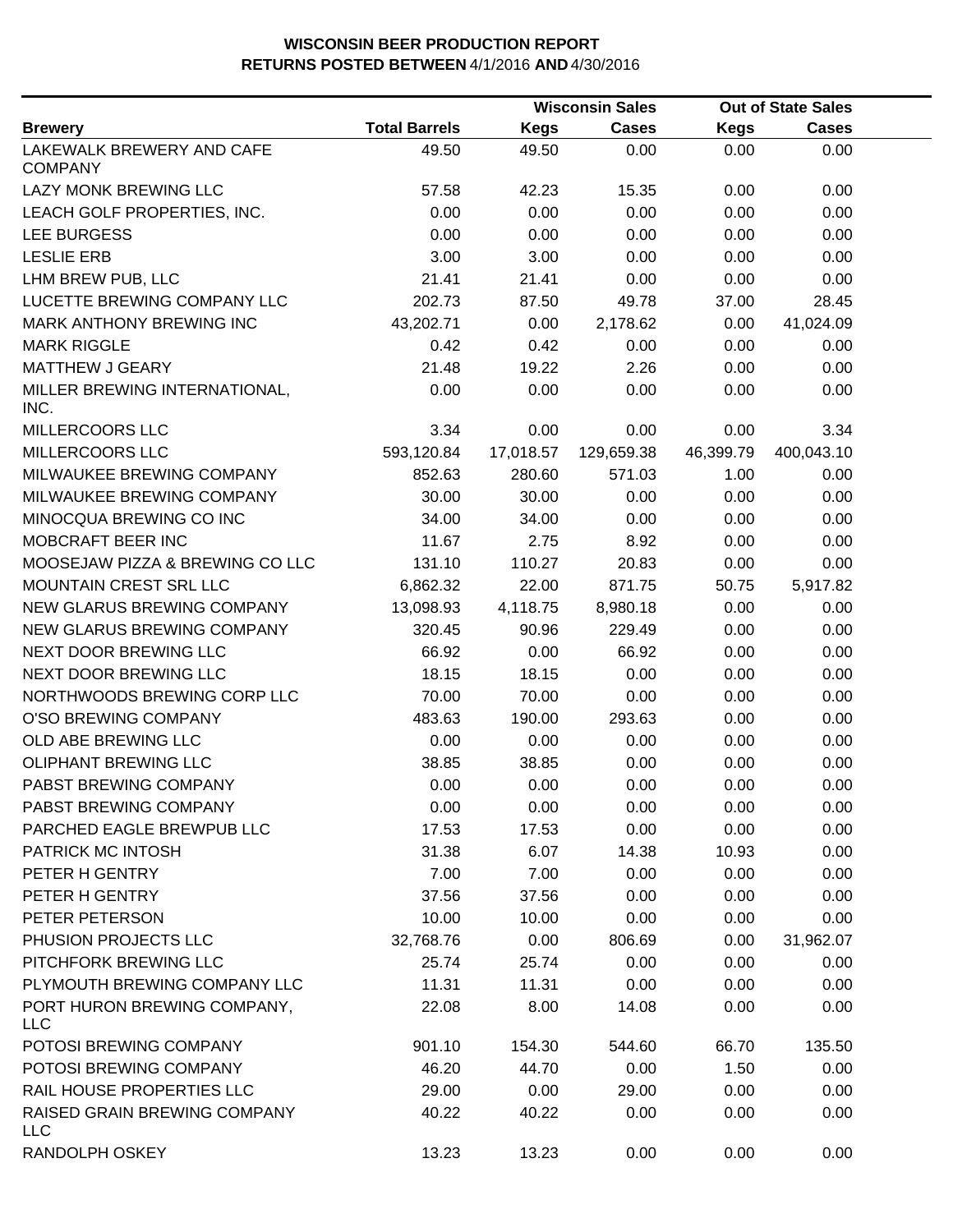|                                                         |                      |             | <b>Wisconsin Sales</b> |             | <b>Out of State Sales</b> |  |
|---------------------------------------------------------|----------------------|-------------|------------------------|-------------|---------------------------|--|
| <b>Brewery</b>                                          | <b>Total Barrels</b> | <b>Kegs</b> | <b>Cases</b>           | <b>Kegs</b> | <b>Cases</b>              |  |
| RANDYS FUN HUNTERS BREWERY INC                          | 6.00                 | 6.00        | 0.00                   | 0.00        | 0.00                      |  |
| RED CEDAR BREWING LLC                                   | 0.00                 | 0.00        | 0.00                   | 0.00        | 0.00                      |  |
| RED EYE BREWING COMPANY LLC                             | 41.50                | 41.50       | 0.00                   | 0.00        | 0.00                      |  |
| REGAL BRAU BREWING COMPANY LLC                          | 8,251.47             | 0.00        | 347.61                 | 0.00        | 7,903.86                  |  |
| RHINELANDER BREWING CO LLC                              | 4,925.26             | 10.00       | 217.07                 | 0.00        | 4,698.19                  |  |
| RICHARD JOSEPH                                          | 0.00                 | 0.00        | 0.00                   | 0.00        | 0.00                      |  |
| ROBERT A LARSON                                         | 243.67               | 73.67       | 96.52                  | 31.66       | 41.82                     |  |
| ROCKY REEF BREWING COMPANY                              | 3.81                 | 0.00        | 3.81                   | 0.00        | 0.00                      |  |
| <b>ROGER MILLER</b>                                     | 5.48                 | 5.48        | 0.00                   | 0.00        | 0.00                      |  |
| ROWLAND'S CALUMET BREWING CO.,<br>INC.                  | 16.00                | 16.00       | 0.00                   | 0.00        | 0.00                      |  |
| ROWLAND'S CALUMET BREWING CO.,<br>INC.                  | 8.00                 | 8.00        | 0.00                   | 0.00        | 0.00                      |  |
| <b>RUSH RIVER BREWING LLC</b>                           | 318.41               | 69.83       | 105.72                 | 74.76       | 68.10                     |  |
| <b>RUSTIC VENTURES LLC</b>                              | 13.53                | 13.53       | 0.00                   | 0.00        | 0.00                      |  |
| SAND CREEK BREWING CO LLC                               | 141.76               | 59.78       | 79.45                  | 0.50        | 2.03                      |  |
| SILVER CREEK BREWING COMPANY                            | 9.75                 | 9.75        | 0.00                   | 0.00        | 0.00                      |  |
| <b>SLOCUM LLC</b>                                       | 56.40                | 56.40       | 0.00                   | 0.00        | 0.00                      |  |
| SOUTH SHORE BREWERY, INC.                               | 85.89                | 53.55       | 14.45                  | 14.33       | 3.56                      |  |
| SOUTH SHORE BREWERY, INC.                               | 0.00                 | 0.00        | 0.00                   | 0.00        | 0.00                      |  |
| <b>SPB LLC</b>                                          | 2,153.04             | 491.58      | 920.30                 | 268.08      | 473.08                    |  |
| SPRECHER BREWING COMPANY, INC.                          | 766.80               | 187.24      | $-91.47$               | 179.11      | 491.92                    |  |
| STARBOARD BREWING COMPANY LLC                           | 7.00                 | 7.00        | 0.00                   | 0.00        | 0.00                      |  |
| STILLMANK BREWING COMPANY                               | 133.72               | 55.33       | 78.39                  | 0.00        | 0.00                      |  |
| STONE CELLAR BREWPUB, INC.                              | 218.22               | 218.22      | 0.00                   | 0.00        | 0.00                      |  |
| SUGAR CREEK ACQUISITION LLC                             | 0.00                 | 0.00        | 0.00                   | 0.00        | 0.00                      |  |
| TAILGATE BEER LLC                                       | 0.00                 | 0.00        | 0.00                   | 0.00        | 0.00                      |  |
| THE BRONX BREWERY, LLC                                  | 0.00                 | 0.00        | 0.00                   | 0.00        | 0.00                      |  |
| THE ENLIGHTENED IMBIBER LLC                             | 9.00                 | 9.00        | 0.00                   | 0.00        | 0.00                      |  |
| THE FRESH FROM CALIFORNIA FAMILY<br><b>BUSINESS INC</b> | 0.00                 | 0.00        | 0.00                   | 0.00        | 0.00                      |  |
| THE GD 2 LLC                                            | 87.55                | 87.55       | 0.00                   | 0.00        | 0.00                      |  |
| THE GREAT DANE PUB AND BREWING<br>COMPANY, INC.         | 151.79               | 151.79      | 0.00                   | 0.00        | 0.00                      |  |
| THE SAINT LOUIS BREWERY LLC                             | 0.00                 | 0.00        | 0.00                   | 0.00        | 0.00                      |  |
| <b>TIMOTHY C EICHINGER</b>                              | 25.80                | 21.67       | 4.13                   | 0.00        | 0.00                      |  |
| TITLETOWN BREWING CO LLC                                | 362.00               | 233.00      | 129.00                 | 0.00        | 0.00                      |  |
| <b>TOM PORTER</b>                                       | 345.00               | 345.00      | 0.00                   | 0.00        | 0.00                      |  |
| <b>TRES HERMANOS LLC</b>                                | 0.00                 | 0.00        | 0.00                   | 0.00        | 0.00                      |  |
| TRIBUTE BREWING COMPANY LLC                             | 31.78                | 21.40       | 10.38                  | 0.00        | 0.00                      |  |
| TURTLE STACK BREWERY, LLC                               | 19.50                | 19.50       | 0.00                   | 0.00        | 0.00                      |  |
| UNITED BRANDS COMPANY INC                               | 118.54               | 0.00        | 118.54                 | 0.00        | 0.00                      |  |
| UNIVERSAL SALES INC                                     | 2,165.19             | 9.50        | 406.38                 | 1.00        | 1,748.31                  |  |
| URBAN HARVEST BREWING COMPANY<br><b>LLC</b>             | 0.00                 | 0.00        | 0.00                   | 0.00        | 0.00                      |  |
| <b>VIKING BREW PUB LLC</b>                              | 2.00                 | 2.00        | 0.00                   | 0.00        | 0.00                      |  |
| <b>VIKING BREWING</b>                                   | 7.96                 | 3.96        | 4.00                   | 0.00        | 0.00                      |  |